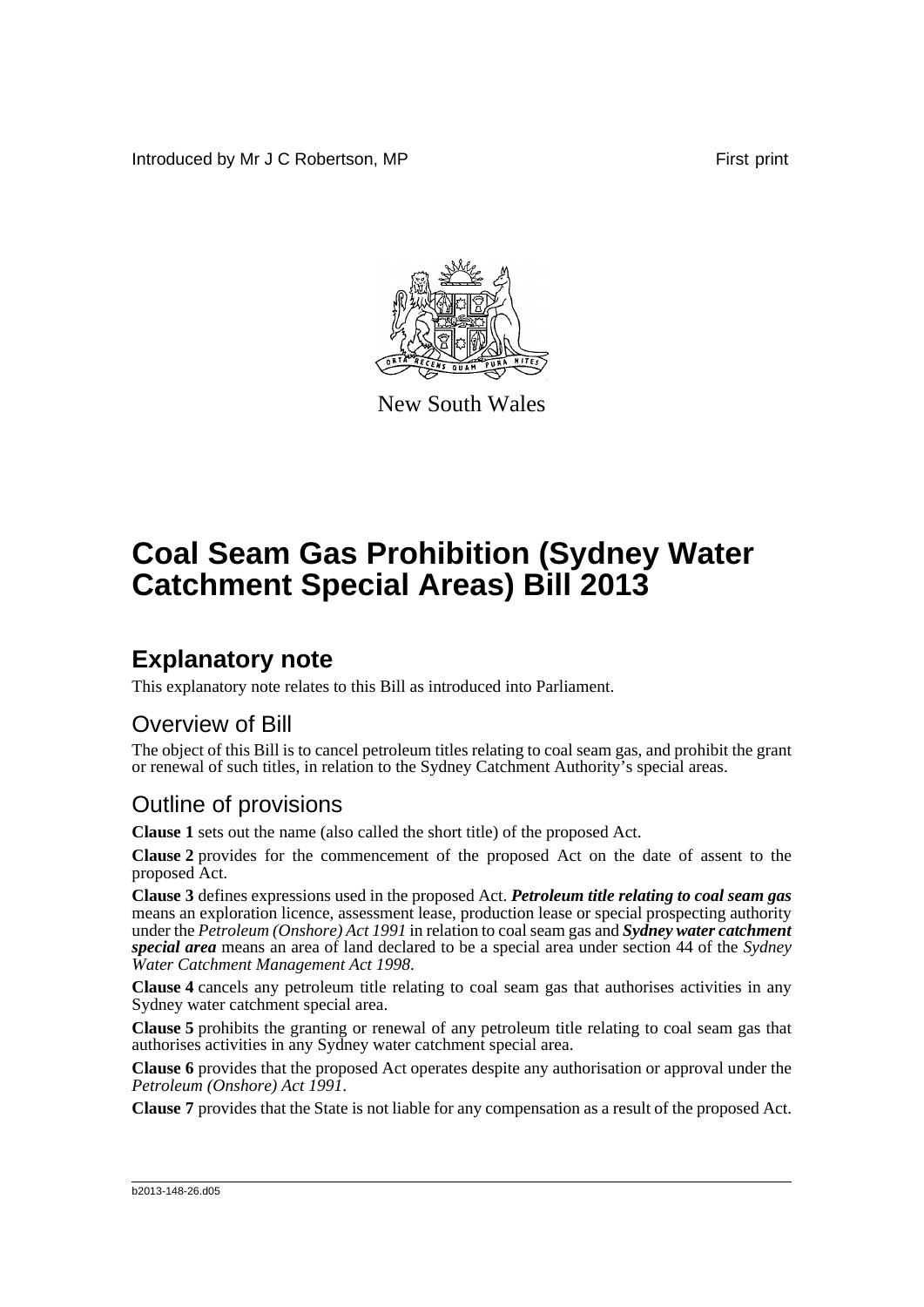Introduced by Mr J C Robertson, MP First print



New South Wales

## **Coal Seam Gas Prohibition (Sydney Water Catchment Special Areas) Bill 2013**

### **Contents**

|   |                                                                                                                  | Page |
|---|------------------------------------------------------------------------------------------------------------------|------|
|   |                                                                                                                  |      |
|   | Name of Act                                                                                                      |      |
|   | 2<br>Commencement                                                                                                | 2    |
|   | 3<br>Definitions                                                                                                 | 2    |
| 4 | Cancellation of certain petroleum titles relating to coal seam gas<br>in special areas                           | 2    |
|   | Permanent prohibition on grant or renewal of petroleum titles relating<br>5<br>to coal seam gas in special areas | 2    |
| 6 | Operation of Act                                                                                                 | 2    |
|   | State not liable for any compensation                                                                            | 3    |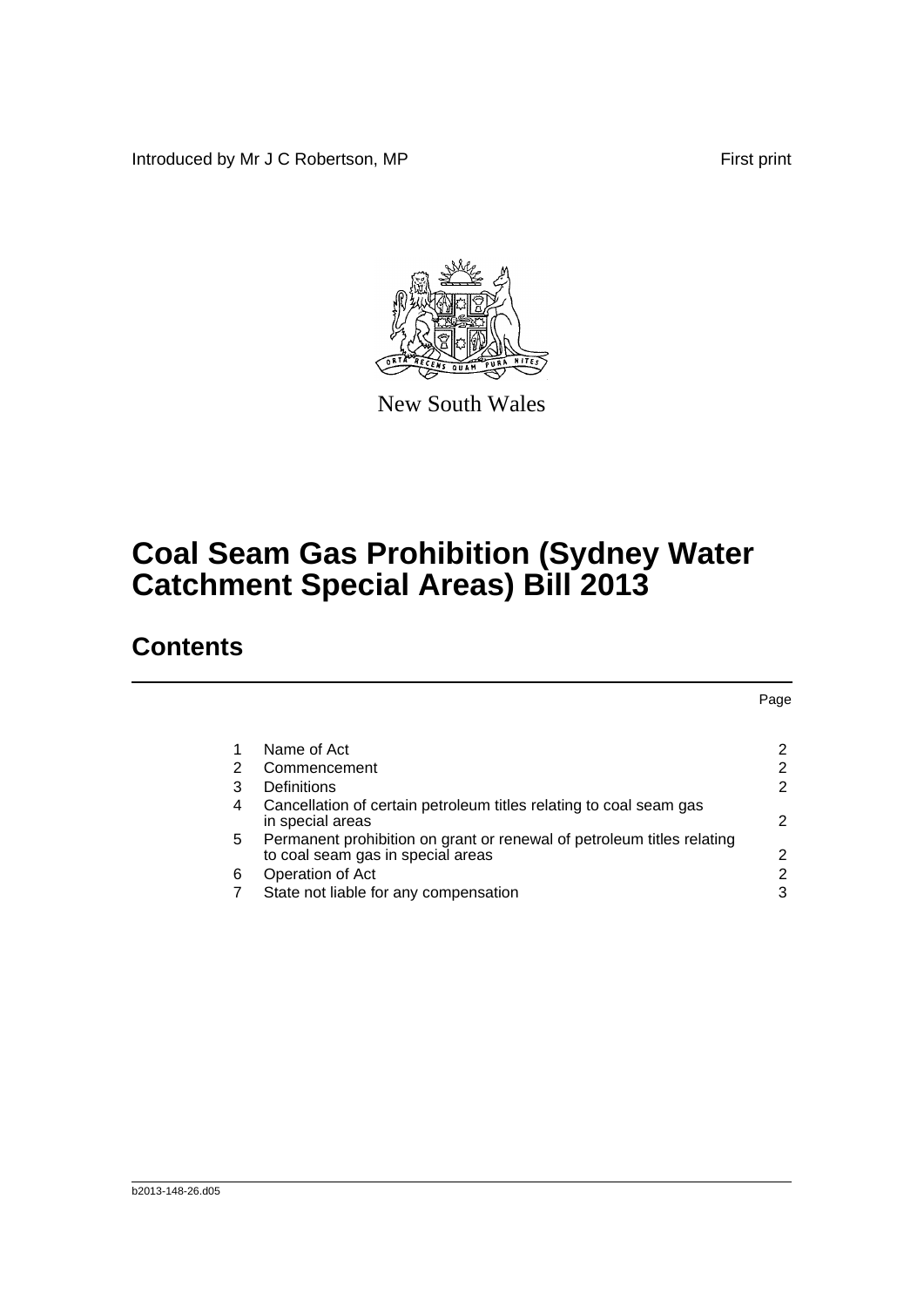

New South Wales

## **Coal Seam Gas Prohibition (Sydney Water Catchment Special Areas) Bill 2013**

No , 2013

#### **A Bill for**

An Act to prohibit coal seam gas exploration or mining in the Sydney Catchment Authority's special areas; and for related purposes.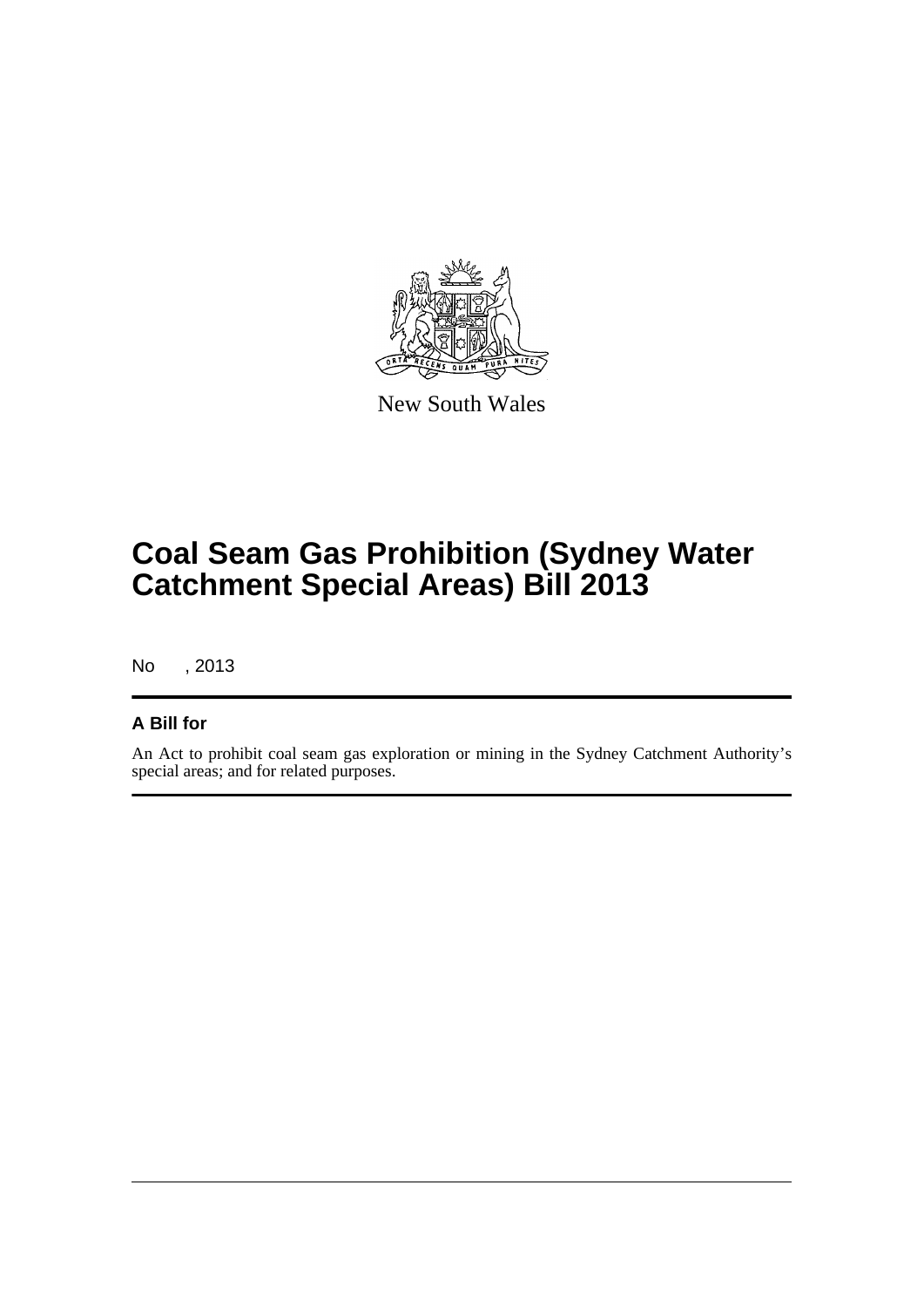Coal Seam Gas Prohibition (Sydney Water Catchment Special Areas) Bill 2013 [NSW]

<span id="page-3-5"></span><span id="page-3-4"></span><span id="page-3-3"></span><span id="page-3-2"></span><span id="page-3-1"></span><span id="page-3-0"></span>

|              |                                                                                                                                                                                                                |                                                                              | The Legislature of New South Wales enacts:                                                                                                                                                                                                                                                | 1                    |  |
|--------------|----------------------------------------------------------------------------------------------------------------------------------------------------------------------------------------------------------------|------------------------------------------------------------------------------|-------------------------------------------------------------------------------------------------------------------------------------------------------------------------------------------------------------------------------------------------------------------------------------------|----------------------|--|
| 1            |                                                                                                                                                                                                                | <b>Name of Act</b>                                                           |                                                                                                                                                                                                                                                                                           | $\overline{2}$       |  |
|              |                                                                                                                                                                                                                | Act 2013.                                                                    | This Act is the Coal Seam Gas Prohibition (Sydney Water Catchment Special Areas)                                                                                                                                                                                                          | 3<br>$\overline{4}$  |  |
| $\mathbf{2}$ |                                                                                                                                                                                                                |                                                                              | <b>Commencement</b>                                                                                                                                                                                                                                                                       | 5                    |  |
|              |                                                                                                                                                                                                                |                                                                              | This Act commences on the date of assent to this Act.                                                                                                                                                                                                                                     | 6                    |  |
| 3            |                                                                                                                                                                                                                | <b>Definitions</b>                                                           |                                                                                                                                                                                                                                                                                           | $\overline{7}$       |  |
|              | (1)                                                                                                                                                                                                            |                                                                              | In this Act:                                                                                                                                                                                                                                                                              | 8                    |  |
|              |                                                                                                                                                                                                                | <i>petroleum title relating to coal seam gas means any of the following:</i> |                                                                                                                                                                                                                                                                                           |                      |  |
|              |                                                                                                                                                                                                                | (a)                                                                          | an exploration licence under the <i>Petroleum (Onshore)</i> Act 1991 granting the<br>holder the exclusive right to prospect for coal seam gas on the land comprised<br>in the licence,                                                                                                    | 10<br>11<br>12       |  |
|              |                                                                                                                                                                                                                | (b)                                                                          | an assessment lease under that Act granting the holder the exclusive right to<br>prospect for coal seam gas and to assess any coal seam gas deposit on the land<br>comprised in the lease,                                                                                                | 13<br>14<br>15       |  |
|              |                                                                                                                                                                                                                | (c)                                                                          | a production lease under that Act granting the holder the exclusive right to<br>conduct petroleum mining operations for coal seam gas in and on the land<br>included in the lease.                                                                                                        | 16<br>17<br>18       |  |
|              |                                                                                                                                                                                                                | (d)                                                                          | a special prospecting authority under that Act granting the holder the exclusive<br>right to conduct speculative geological, geophysical or geochemical surveys<br>or scientific investigations in relation to coal seam gas on and in respect of the<br>land comprised in the authority. | 19<br>20<br>21<br>22 |  |
|              |                                                                                                                                                                                                                |                                                                              | Sydney water catchment special area means an area of land declared to be a special<br>area under section 44 of the Sydney Water Catchment Management Act 1998.                                                                                                                            | 23<br>24             |  |
|              | (2)                                                                                                                                                                                                            |                                                                              | Words and expressions used in this Act, that are defined in the <i>Petroleum (Onshore)</i><br>Act 1991, have the same meaning as in that Act.                                                                                                                                             | 25<br>26             |  |
| 4            |                                                                                                                                                                                                                |                                                                              | Cancellation of certain petroleum titles relating to coal seam gas in special areas                                                                                                                                                                                                       | 27                   |  |
|              |                                                                                                                                                                                                                |                                                                              | On and from the commencement of this Act:                                                                                                                                                                                                                                                 | 28                   |  |
|              |                                                                                                                                                                                                                | (a)                                                                          | any petroleum title relating to coal seam gas that is in force solely in relation<br>to land in any Sydney water catchment special area is cancelled and ceases to<br>have effect, and                                                                                                    | 29<br>30<br>31       |  |
|              |                                                                                                                                                                                                                | (b)                                                                          | any petroleum title relating to coal seam gas that is in force in relation to land<br>that includes land in any Sydney water catchment special area ceases to have<br>effect in relation to that part of the land that is in the special area.                                            | 32<br>33<br>34       |  |
| 5            |                                                                                                                                                                                                                |                                                                              | Permanent prohibition on grant or renewal of petroleum titles relating to coal seam<br>gas in special areas                                                                                                                                                                               | 35<br>36             |  |
|              | The Minister administering the <i>Petroleum (Onshore)</i> Act 1991 must not grant or<br>renew any petroleum title relating to coal seam gas in relation to land in any Sydney<br>water catchment special area. |                                                                              |                                                                                                                                                                                                                                                                                           |                      |  |
| 6            |                                                                                                                                                                                                                |                                                                              | <b>Operation of Act</b>                                                                                                                                                                                                                                                                   | 40                   |  |
|              |                                                                                                                                                                                                                |                                                                              | This Act operates despite any authorisation or approval under the <i>Petroleum</i><br>(Onshore) Act 1991.                                                                                                                                                                                 | 41<br>42             |  |